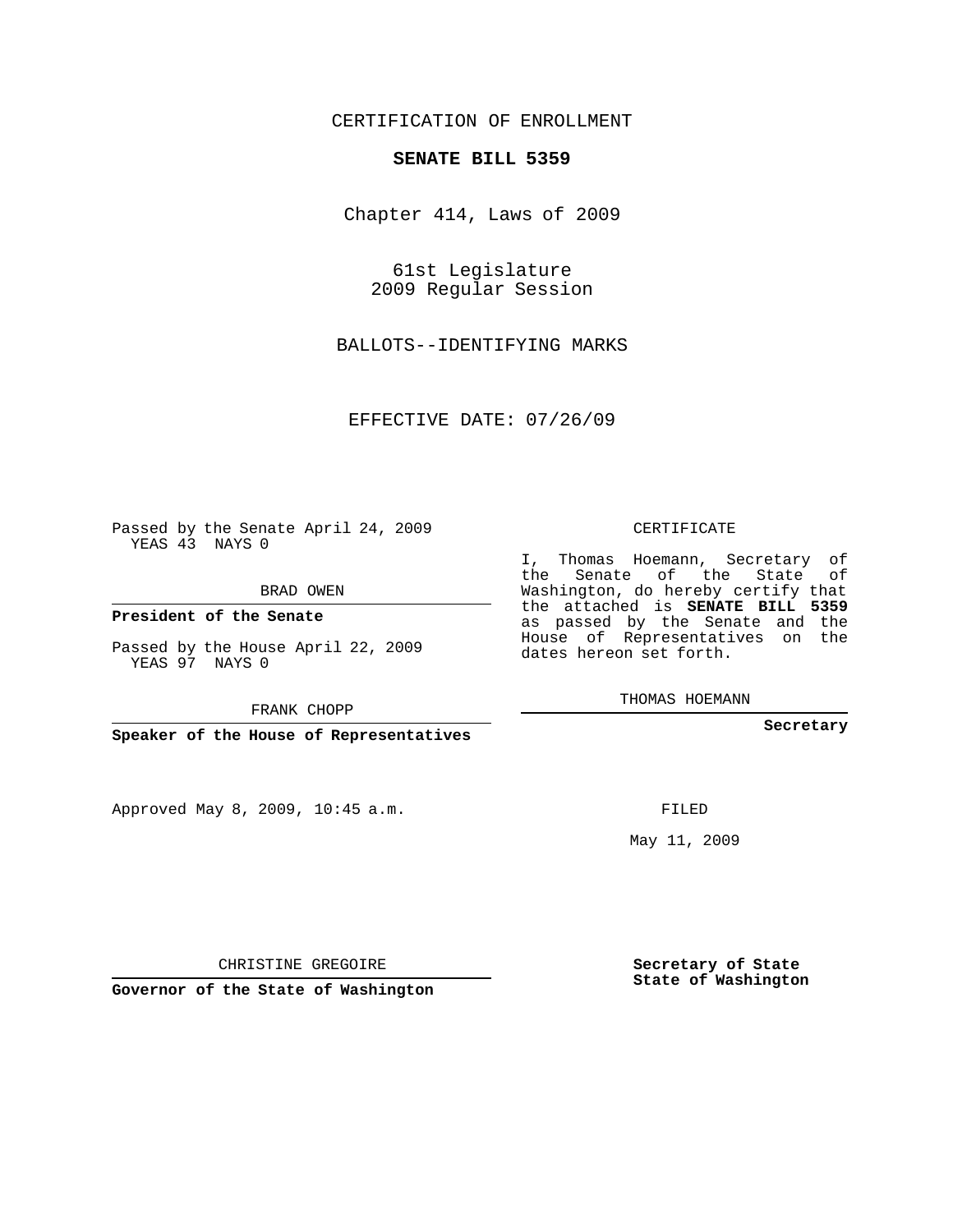## **SENATE BILL 5359** \_\_\_\_\_\_\_\_\_\_\_\_\_\_\_\_\_\_\_\_\_\_\_\_\_\_\_\_\_\_\_\_\_\_\_\_\_\_\_\_\_\_\_\_\_

\_\_\_\_\_\_\_\_\_\_\_\_\_\_\_\_\_\_\_\_\_\_\_\_\_\_\_\_\_\_\_\_\_\_\_\_\_\_\_\_\_\_\_\_\_

## AS AMENDED BY THE HOUSE

Passed Legislature - 2009 Regular Session

**State of Washington 61st Legislature 2009 Regular Session**

**By** Senators Oemig, Pridemore, Kline, and McDermott

Read first time 01/20/09. Referred to Committee on Government Operations & Elections.

 1 AN ACT Relating to identifying marks on ballots; and amending RCW 2 29A.36.111 and 29A.60.040.

3 BE IT ENACTED BY THE LEGISLATURE OF THE STATE OF WASHINGTON:

 4 **Sec. 1.** RCW 29A.36.111 and 2004 c 271 s 128 are each amended to 5 read as follows:

 (1) Every ballot for a single combination of issues, offices, and candidates shall be uniform within a precinct and shall identify the type of primary or election, the county, and the date of the primary or election, and the ballot or voting device shall contain instructions on the proper method of recording a vote, including write-in votes. Each position, together with the names of the candidates for that office, shall be clearly separated from other offices or positions in the same jurisdiction. The offices in each jurisdiction shall be clearly separated from each other. No paper ballot or ballot card may be 15 marked by or at the direction of an election official in any way that would permit the identification of the person who voted that ballot.

17 (2) An elections official may not enter into or extend any contract 18 with a vendor if such contract may allow the vendor to acquire an